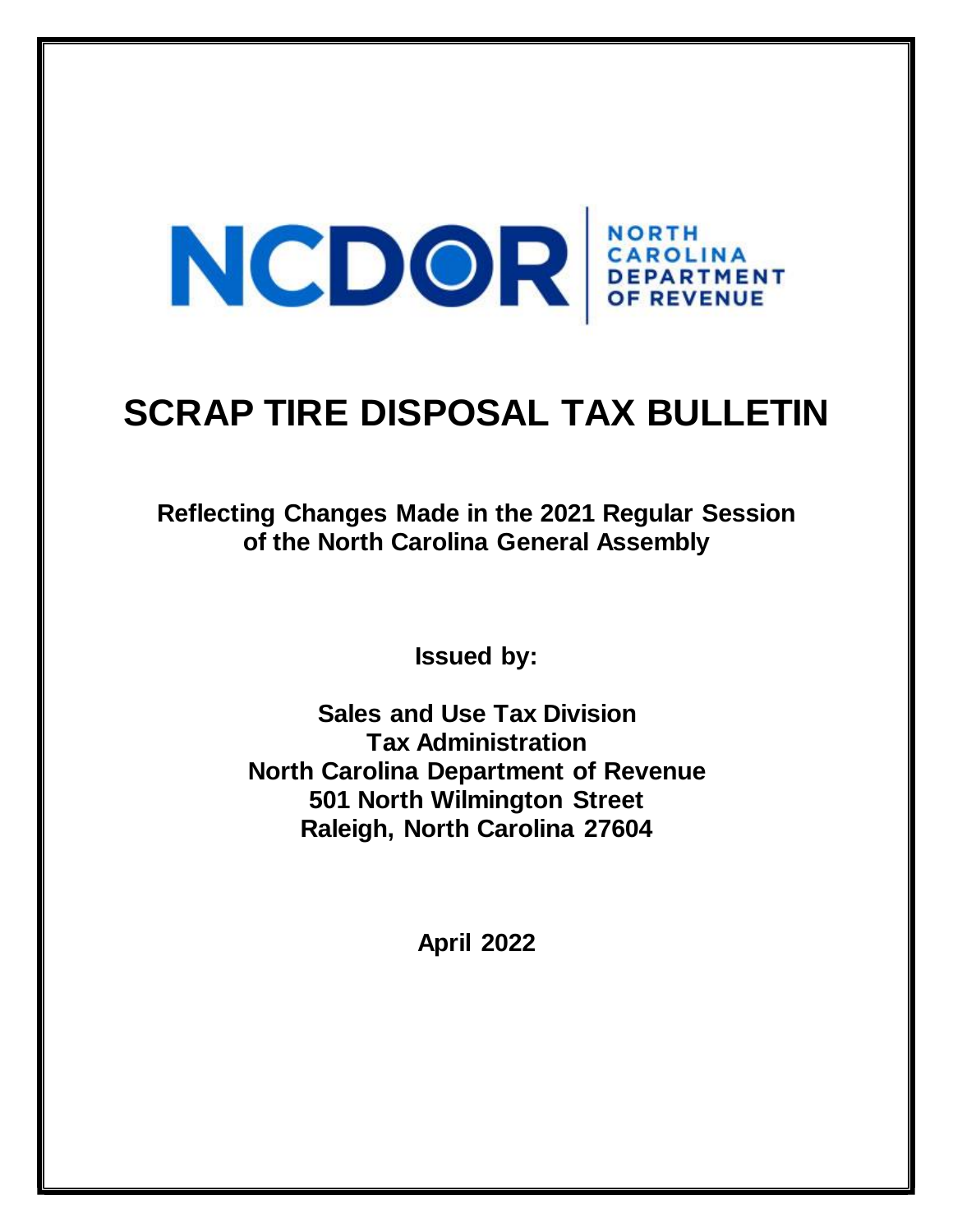### **PREFACE**

The Scrap Tire Disposal Tax Bulletin presents the Secretary of Revenue's interpretation of the North Carolina scrap tire disposal tax laws. This bulletin does not cover all interpretations and applications of the scrap tire disposal tax laws.

The Scrap Tire Disposal Tax Bulletin is based on the laws in effect as of January 1, 2022 and supersedes any Scrap Tire Disposal Tax Bulletins published prior to January 1, 2022.

Consideration must be given to all the facts and circumstances of transactions or situations in applying the information contained in this bulletin to the particular transactions or situations. Additional changes may result from legislative action, court decisions and rules amended or adopted under Chapter 150B of the North Carolina General Statutes after these bulletins are published. To the extent there is any change to a statute, administrative rule, or new case law subsequent to the date of this publication, the provisions in this bulletin may be superseded or voided.

To obtain specific tax advice that is binding on the Department refer to the written determination policy available on the Department's website[, www.ncdor.gov.](https://www.ncdor.gov/)

Date Published: April 25, 2022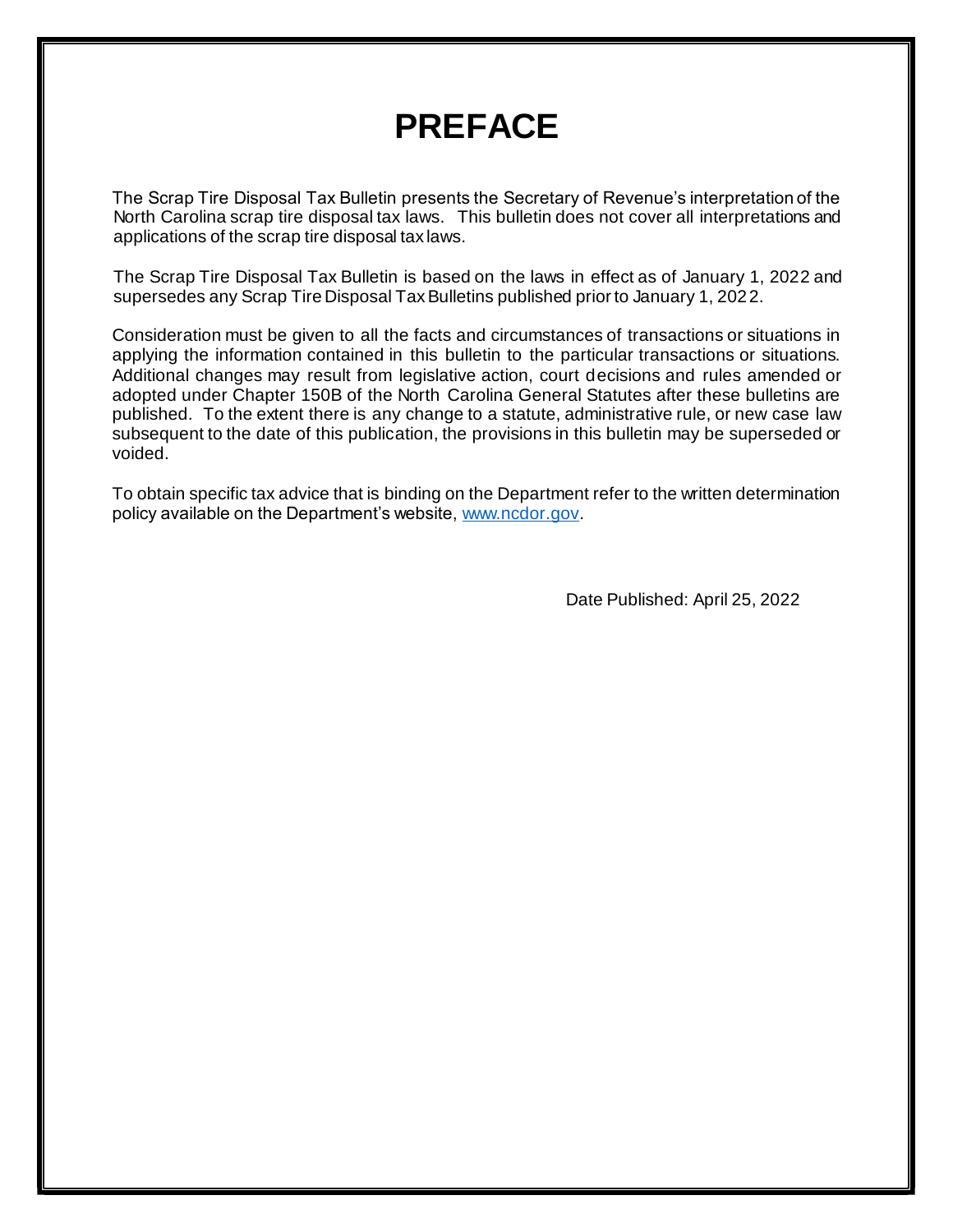#### **STDTB 1 SCRAP TIRE DISPOSAL TAX**

#### **1-1 DEFINITIONS**

For the purposes of this bulletin, G.S. § 105-187.15 provides the follow definitions:

- **1. "Scrap tire"** A tire that is no longer suitable for its original, intended purpose because of wear, damage, or defect.
- **2. "Tire"**  A continuous solid or pneumatic rubber covering encircling a wheel.

#### **1-2 GENERAL PROVISIONS**

The scrap tire disposal tax is imposed pursuant to Article 5B of Chapter 105 of the North Carolina General Statutes. The definitions contained inG.S. §105-164.3 apply toArticle 5B except that the definition of "sale" does not include the term "lease or rental."

#### **1-3 IMPOSITION AND LIABILITY FOR COLLECTING AND REMITTING TAX**

#### **A. Tax Imposed**

A privilege tax is imposed on a tire retailer at a percentage rate of the sales price of each new tire sold at retail by the retailer without regard to whether the new tire is for motor vehicles, aircraft, construction equipment, maintenance and industrial equipment, an implement of husbandry, farm tractors, special mobile equipment as defined in G.S. § 20-4.01, or vehicles designed primarily for use in non-highway work. A privilege tax is imposed on a tire retailer and on a tire wholesale merchant at a percentage rate of the sales price of each new tire sold by the retailer or wholesale merchant to a wholesale merchant or retailer for placement on a vehicle offered for sale, lease, or rental by the retailer or wholesale merchant. An excise tax is imposed on the purchase price of a new tire purchased for storage, use, or consumption in this State or for placement in this State on a vehicle offered for sale, lease, or rental.

The scrap tire disposal tax rate is 2% on tires with a bead diameter of less than 20 inches. The scrap tire disposal tax rate is 1% on tires with a bead diameter of 20 inches or more. The bead diameter is the diameter of the hole in the center of the tire or the diameter of the rim.

#### **B. Liability for Collecting and Remitting the Tax**

The privilege tax imposed on a tire retailer who sells new tires at retail is an additional State sales tax and the excise tax imposed on the storage, use, or consumption of a newtire in this State is an additional State use tax. Except as otherwise provided in Article 5B of Chapter 105 of the North Carolina General Statutes, these taxes shall be collected andadministered inthe same manner as the State sales and use tax imposed by Article 5 of Chapter 105 of the North Carolina General Statutes. The privilege tax paid when a newtire is sold for placement on a vehicle offered for sale, lease, or rental is a credit against the use tax imposed on the purchase of the same tire for placement in this State on a vehicle offered for sale, lease, orrental.

The scrap tire disposal tax is to be stated and charged separately on the invoice or similar billing document given to the purchaser at the time of sale except where a retailer displays a statement indicating the sales price includes the scrap tire disposal tax. A retailer must keep records that establish its scrap tire disposal tax liability. The scrap tire disposal tax is not a part of the sales price on which the sales tax is computed, nor should the scrap tire disposal tax be computed on any sales or use tax due.

A person that is not registered with the Department that is required to collect and/or remit the scrap tire disposal tax, must register using **Form [NC-BR,](https://www.ncdor.gov/documents/form-nc-br-business-registration-application-income-tax-withholding-sales-and-use-tax-and-other) Business Registration Application for**